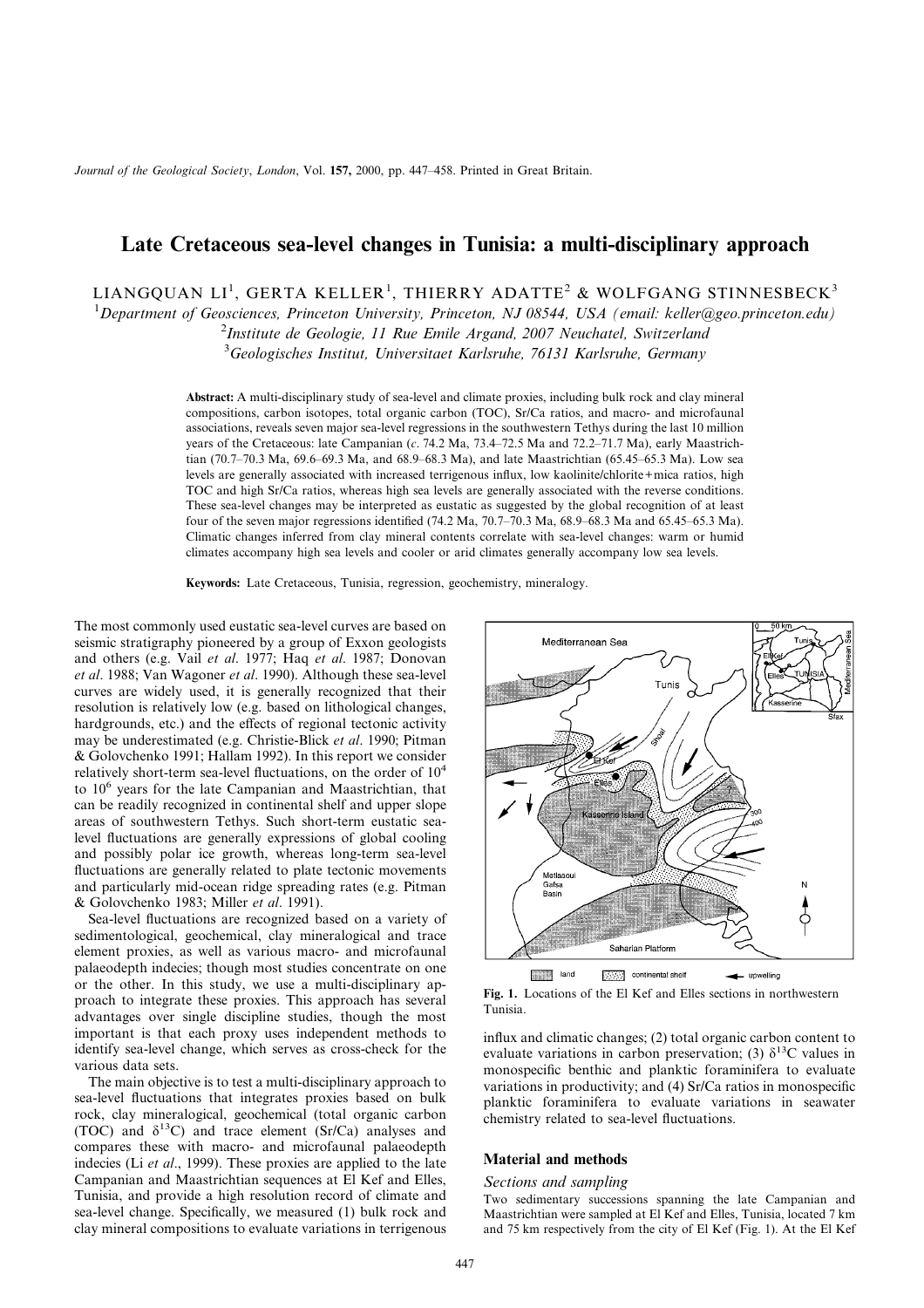448 L. LI *ET AL*.

|                                    |                                      | Lithology | Samples | Lithology | Depth (m)    | <b>Planktic Foraminiferal Zonations</b>                                                                                                                |                                                                                                                                               |                                                                                                                                       |                                      |                                                               |  |
|------------------------------------|--------------------------------------|-----------|---------|-----------|--------------|--------------------------------------------------------------------------------------------------------------------------------------------------------|-----------------------------------------------------------------------------------------------------------------------------------------------|---------------------------------------------------------------------------------------------------------------------------------------|--------------------------------------|---------------------------------------------------------------|--|
| Stage                              | Depth (m)                            |           |         |           |              | <b>Datum Events</b>                                                                                                                                    | <b>El Kef and Elles</b><br>(Li et al. 1999)                                                                                                   | Age Duration*                                                                                                                         | El Kef, Tunisia<br>(Nederbragt 1991) | <b>Standard Zones</b><br>(Caron 1985)                         |  |
| Pai.<br><b>Upper Maastrichtian</b> | $\circ$<br>$\frac{1}{2}$<br>$\Omega$ |           |         |           |              | K/T Boundary<br>P. hantkeninoides<br>$+P$ . hantkeninoides<br>$\pm$ G. gansseri<br>$\perp$ P. hariaensis<br>$\perp$ A. mayaroensis<br>$-R.$ fructicosa | Plummerita<br>hantkeninoides<br>(CF1)<br>P. palpebra (CF2)<br>Pseudoguembelina<br>hariaensis (CF3)<br>Racemiguembelina<br>fructicosa<br>(CF4) | 65 Ma<br>300±20 k.y.<br>Chron 29R<br>65.3 Ma<br>150 k.y., Chron 29R<br>$1.35$ myr<br>Chron 30N?<br>66.8 Ma<br>$1.5$ myr<br>Chron 30R? | Racemiguembelina<br>fructicosa       | Abathomphalus<br>mayaroensis                                  |  |
| Lower Maastrichtian                | $\mathbf{S}$<br>$\overline{a}$       |           |         | Elles     | ౢ            | $\overline{-}$ G. linneiana<br>$\perp$ R. contusa<br>$\pm$ G. gansseri                                                                                 | Pseudotextularia<br>intermedia<br>(CF5)<br>Rosita<br>contusa<br>(CF6)<br>Gansserina<br>gansseri<br>(CF7)                                      | 68.3 Ma<br>800 kvr<br>Chron 31N<br>69.1 Ma<br>$1.5$ myr<br>Chron 31R-N<br>69.6 Ma<br>800 kvr<br>Chron 31R                             | Gansserina<br>gansseri               | Gansserina<br>gansseri                                        |  |
| Campanian                          | ន<br>Kei<br>$\overline{\mathbf{u}}$  |           |         |           | ຊ<br>$\circ$ | $+$ R. hexacamerata<br>$\perp$ G. aegyptiaca<br>$\pm$ G. calcarata                                                                                     | R. hexacamerata<br>(CF8b)<br>G. aegyptiaca (CF8a)<br>Globotruncanella<br>subcarinatus<br>(CF9)                                                | 70.4 Ma 600 kyr C31R<br>$1.5$ myr<br>Chron 32N-31R<br>72.5 Ma<br>No age control at<br>Site 525A<br>74 Ma**                            | Globotruncanella<br>havanensis       | Globotruncana<br>aegyptiaca<br>Globotruncanella<br>havanensis |  |
|                                    |                                      |           |         |           | o            | G. calcarata                                                                                                                                           | Globotruncanita<br>calcarata<br>(CF10)                                                                                                        | No age control at<br>Site 525A<br>$~124.8$ Ma**                                                                                       | Globotruncanita<br>calcarata         | Globotruncanita<br>calcarata                                  |  |

**Fig. 2.** Commonly used Late Cretaceous planktic foraminiferal zonations in low latitudes along with higher resolution biozonation for Tunisian sections which divides the late Maastrichtian into eight foraminiferal zones (CF1–CF8b). Note that characteristics of each biozone are summarized, including zonal index species, thickness of zone in m, presence of faults and age duration of each zone estimated based on graphic correlation of the Tunisian sections with DSDP Site 525 and its palaeomagnetic record. \* Age duration and absolute age estimates are based on graphic correlation with DSDP Site 525 which has a good palaeomagnetic record and the revised time scale of Cande & Kent (1995). \*\* Estimated ages for the first appearance of *G. calcarata* from Bralower *et al*. (1995).

section, the Maastrichtian is about 50 m thick and consists of grey marly shales that are cut by two local faults at 10 m and 22 m below the K–T boundary where an interval of unknown thickness is missing. The lower part of the Maastrichtian consists of marls interlayered with nine limestone beds (Figs 2, 3). A slump covers about 5 m of the section between limestone beds 3 and 4 (42.4–47.5 m). A total of 47 samples was collected for the El Kef Maastrichtian through the limestone beds with samples spaced at 20 cm, except in intervals with poor exposure. Below the limestone beds are Campanian grey shales, which are covered by vegetation and could not be sampled, and a thick sequence of limestones.

The discontinuous outcrop exposure for the Campanian– Maastrichtian transition at El Kef necessitated collecting this interval in a valley near the hamlet of Elles located about 75 km southeast of El Kef (Fig. 1). At this location the sedimentary sequence is similar to El Kef but continuously exposed. The upper Campanian interval consists of thick limestone beds interlayered with marls, followed by thick beds of marls interlayered with limestones. Forty-eight samples were collected at sample intervals of 30–50 cm for the upper Campanian and 50–100 cm for the lower Maastrichtian (Figs 2, 3).

## *Analyses*

Stable isotopic analyses were conducted on monospecific planktic (*Rugoglobigerina rugosa*) and benthic (*Anomalinoides acuta*) foraminifera. About 15–20 tests of *A. acuta* were picked from each sample in the  $150-250 \mu m$  size fraction, and  $20-30$  tests of *R. rugosa* in the 150– 200 µm size fraction. All isotopic data were measured at Princeton University using a VG Optima gas source mass spectrometer equipped with a common acid bath. Isotopic results were calibrated to the PDB standard with errors of 0.04‰ for  $\delta^{18}$ O and 0.02‰ for  $\delta^{13}$ C.

Sr/Ca ratios were measured on sonically cleaned planktic foraminifer *Rugoglobigerina* spp. for the El Kef samples and *Heterohelix globulosa* for the Elles samples (*Rugoglobigerina* spp. is rare at Elles). For Sr/Ca analysis, about 10 tests of *Rugoglobigerina* spp. and 20 tests of *Heterohelix globulosa* were picked and dissolved in hydrochloric acid (HCl). Sr and Ca measurements were conducted by atomic absorption on an Inductively Coupled Argon Plasma Spectrometer (ICP) at Princeton University.

Whole rock, clay mineral and organic carbon analyses were conducted at the Geological Institute of the University of Neuchatel,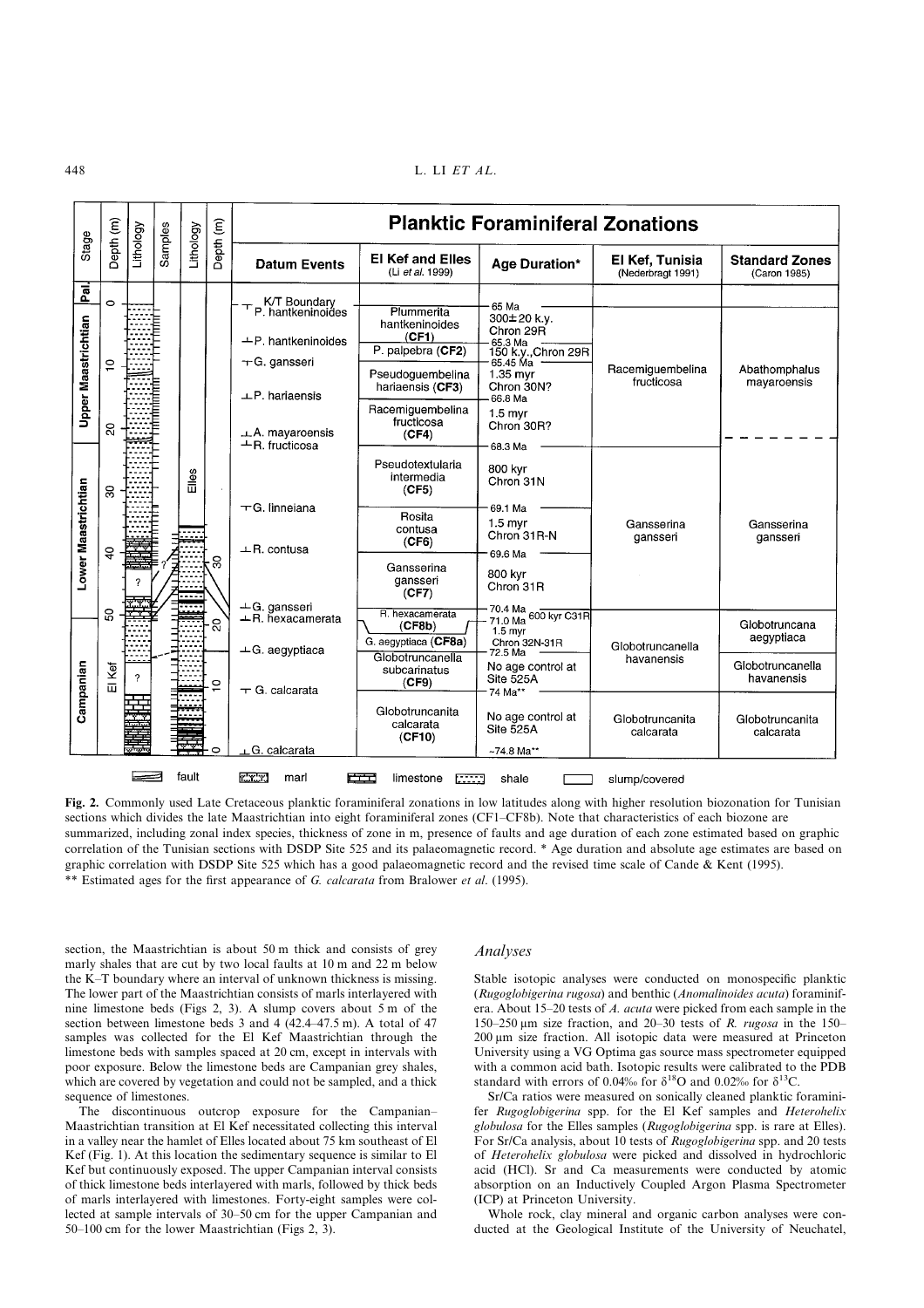

**Fig. 3.** Field-based observations of lithological variations and their inferred sea-level changes at El Kef and Elles, Tunisia.

Switzerland. Sample processing for whole rock and clay mineral analyses followed the procedure outlined by Kübler (1987) and discussed in Adatte *et al*. (1996). Organic carbon analysis was done using a CHN Carlo-Erba Elemental Analyzer NA 1108. Total carbon was first measured on bulk samples (0.01–0.02 g). TOC was determined after removing carbonate by acidification with hydrochloric acid (10%), assuming that dissolved organic matter in ancient sediments is nearly absent. The obtained values were compared with a standard reference sample. Analytical precision for a standard is  $\pm$  0.003% and reproductibility for the Maastrichtian samples is 0.01% for bulk rocks (total carbon) and 0.02% for insoluble residues. Total organic content (TOC) analysis was also performed with a Rock Eval 6 pyrolyser on seven selected bulk samples characterized by high TOC contents. The hydrogen index (HI, mg HC/g TOC) and oxygen index (OI, mg  $CO<sub>2</sub>/g$  TOC) values were calculated based on TOC data and the maximum pyrolyses temperature  $(T_{\text{max}})$  and used to characterize the type of organic matter (kerogen I, II and III) based on the analytical methods of Espitalie *et al*. (1986 and references therein) and Lafargue *et al*. (1996). Organic matter Type I is mainly derived from lacustrine algal lipids. Type II is usually related to marine organic matter, whereas Type III is mostly derived from terrestrial plants.

# *Biostratigraphy*

The biostratigraphy and correlation of the Elles and El Kef sections is based on planktic foraminifera as discussed in Li &

Keller (1998*a*, fig. 2). Numeric ages for zone boundaries are estimated based on the geomagnetic time scale of Site 525 (time scale of Cande & Kent 1995) and extrapolation to the Tunisia sections based on correlation of planktic foraminiferal datum events (Li & Keller 1998*a*, *b*). Assigning numerical ages to biostratigraphical datum levels worldwide is a questionable practice because first and last appearances of species are often diachronous across latitudes. We have adopted this convention in this study because preliminary analysis suggests that the amounts of diachroneity exhibited by the dated datum levels appears to be small (Li & Keller 1998*a*).

#### *Campanian–Maastrichtian boundary*

The Campanian–Maastrichtian boundary has not been formally defined, although Gradstein *et al*. (1995) proposed the top of the *Baculites jenseni* ammonite Zone, or overlying *B. eliasi* Zone, with an estimated age of  $71.6 \pm 0.7$  Ma (base of C32N.1n) for the Campanian–Maastrichtian Stage boundary. In our zonal scheme and based on the palaeomagnetic record of Site 525, this interval corresponds to within the upper *G. aegyptiaca* Zone, near the first appearance of the planktic foraminifer *Rugoglobigerina hexacamerata* (base of Subzone CF8b, Fig. 2) estimated at 71 Ma. In this study we tentatively adopt the *R. hexacamerata* datum level to approximate the Campanian–Maastrichtian boundary.

## *Early–Late Maastrichtian boundary*

Odin (1996) proposed that the Maastrichtian stage be formally divided into two substages (early and late), though there is no agreement on the boundary criteria. Planktic foraminiferal workers have generally placed this boundary at the first appearance of *Gansserina gansseri* (Caron 1985; Li & Keller 1998*a*, *b*), *Abathomphalus mayaroensis* and/or *Racemiguembelina fructicosa* (Nederbragt 1991). In this study we follow the practice of placing this boundary at the first appearance of *R. fructicosa* because *A. mayaroensis* is very rare and the first and last appearances are diachronous (Huber 1992; Pardo *et al*. 1996, fig. 2).

## **Lithology micro- and macro-faunas**

Lithological variations are generally indicative of environmental changes with faunas and floras within the sedimentary rocks providing more specific information on the nature and tempo of these changes. Here we briefly summarize the lithological, micro- and macro-faunal characteristics of the Elles and El Kef sections and interpret these in terms of sea level fluctuations (Fig. 3; Li *et al*. 1999).

In the upper Campanian interval  $(0-5 \text{ m})$  at Elles, sedimentary rocks consist of alternating 20–60 cm thick beds of white marls and white marly limestones rich in macrofossils. Inoceramids are common as well as irregular echinoids (*Stegaster altus* and *S. chalmesi*) and ammonites (*Diplomoceras*) are very rare. Trace fossils of large *Cancellophycos* (up to 1 m) are abundant. The surface of the limestone layer at 5 m marks an unconformity and hardground as suggested by the undulating erosional contact and abundant inoceramids, echinoids, wood fragments, *Ophiomorpha* with large (*c*. 3 cm in diameter) horizontal branching tubes, *Rhizocorallium* and unspecified small vertical tubes filled with dark marl from the overlying sediment. The hardground undulating surface and presence of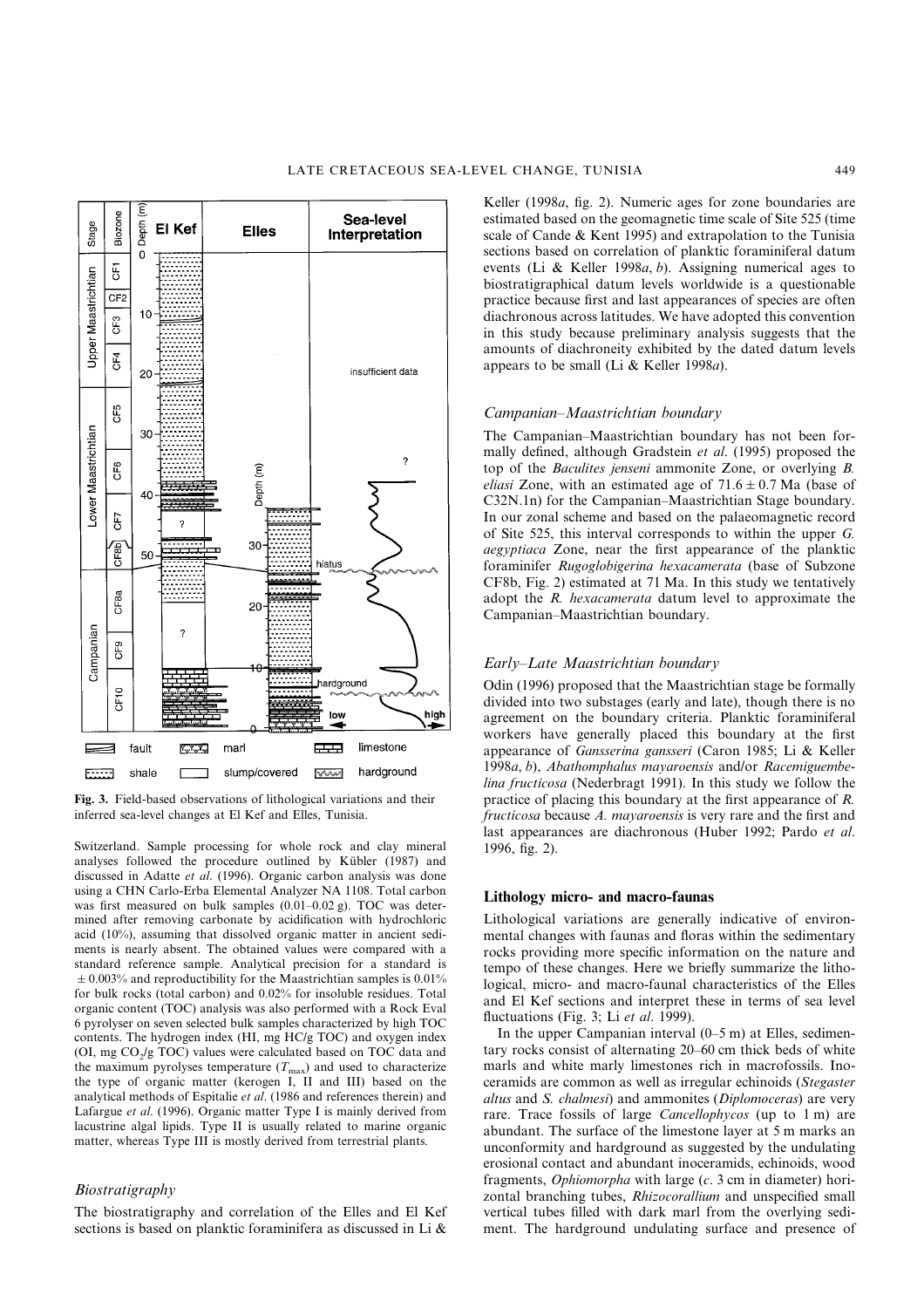these fossils suggest that the sea floor was consolidated prior to deposition of the overlying sediment and hence indicates a period of erosion and/or non-deposition during a sea level lowstand as also suggested by the decreased abundance of deeper-dwelling benthic foraminiferal species (Li *et al*. 1999,  $Fig 3)$ 

The hardground surface marks a lithologic change from white marly limestone to grey marly shale which contains several thin (10–20 cm) resistant beds of marly limestone (about 10 m of marly shale at El Kef are covered by vegetation). Macrofossils and trace fossils are rare in the marly shales, but common in the limestone beds. In addition, there is a decrease in outer neritic to upper slope benthic foraminifera in the marly limestone beds which suggests that the fossil-rich limestone layers mark lower sea levels. The abundance of macrofossils in these limestones suggests that deposition occurred within the photic zone (outer neritic) which favored benthic macrofossils. In contrast, the marly shale layers seem to be poor in macrofossils largely because they were deposited at depth below the photic zone (upper bathyal depth) as indicated by benthic foraminifera (Li *et al*. 1999). A hiatus is present at Elles (base CF8b, Fig. 3) marked by truncated *Ophiomorpha* burrows at the top of the limestone. Another period of low sea levels is marked by a further decrease in deeper dwelling benthic foraminifera at several resistant marly limestone layers in the lower Maastrichtian (CF7/CF6) which contain a similar macrofauna including the last inoceramids and ammonites (Fig. 3). In the Maastrichtian grey shales, macrofossils are rare though the disappearance of many deeper dwelling benthic foraminifera (e.g. *Allomorphina halli, A. cretacea, Stensioina beccariiformis, Praebuliminella lajollaensis, Gyroidina nonionoides, G. nitidus, Cibicidoides praecursoria, Nonionella cretacea, Globorotalites tappanae,* and *Pullenia cretacea*) in zones CF5 and CF2 suggests lower sea levels (Li *et al*. 1999).

#### **Bulk rock composition**

Relative changes in bulk rock compositions indicate (1) variations in sediment sources that reflect the variable intensity of weathering and erosion under arid and humid climates (Chamley 1989; Weaver 1989), and (2) the variable influx of terrigenous sediments into the oceans during high and low sea levels. High detrital influx (phyllosilicates and quartz) is generally associated with increased erosion and transport during a sea-level regression and seasonally cool climate. In contrast, high carbonate deposition is generally associated with humid warm climates and transgressive seas.

In marine sediments at El Kef and Elles, bulk rock compositions were analysed to evaluate sediment sources, proximity to terrigenous sediments and intensity of erosion and transport associated with sea-level changes (Fig. 4). In upper Campanian to lower Maastrichtian sedimentary rocks at Elles, four major changes in bulk rock compositions, marked by increased phyllosilicates and quartz and decreased calcite, suggest low sea-levels and increased erosion (stippled intervals, Fig. 4). The decrease in calcite is likely to be a function of increased dissolution, dilution by terrigenous input and changes in primary productivity. No significant dissolution is evident in planktic foraminifera (Li & Keller, 1998*b*) and the near absence of a surface-to-deep gradient in  $\delta^{13}$ C values suggests that productivity changes may be a significant factor in the calcite variations.

The first significant bulk rock change occurred in alternating marl and limestone beds in the middle of Zone CF10, where phyllosilicates increased by 38% (*c*. 10% to 48%), quartz doubled (from 3% to 7%) and calcite briefly decreased by 40% (Fig. 4). The second and third bulk rock changes in zones CF9 and lower CF8a occurred in marls and are more pronounced with 47–50% increases in phyllosilicates, comparable decreases in calcite and doubling of quartz. A small amount of plagioclase and K-feldspar is present in CF9. The fourth bulk rock change in zones CF8b-CF7 is comparable in magnitude to that in CF10, though more expanded. Phyllosilicates increased from 20% to 50–60% in two distinct peaks at Elles, accompanied by decreased calcite and increased quartz. This double peak may indicate two distinct, but closely spaced depositional events as suggested by the stippling in Fig. 4. Neither of these bulk rock changes is related to lithological changes observed in the field hich suggests that lithological observations alone provide a relatively poor and incomplete record of environmental changes.

At the El Kef section, the lowermost Maastrichtian (zones CF8b–CF7) is poorly exposed and sampling resolution is insufficient to determine changes in bulk rock compositions. A distinct though relatively minor bulk rock change coincides with the last limestone bed at the CF7/CF6 transition and is marked by increased phyllosilicates (from  $15\%$  to  $40\%$ ), increased quartz (from 2% to 4%) and a 20% decrease in calcite (Fig. 4). Two major changes in bulk rock compositions occur in zones CF5 and CF2, coincident with low sea levels inferred from the benthic foraminifera. Zone CF5 is marked by a sustained increase in phyllosilicates from 25% to 65%, concomitant decrease in calcite, nearly doubling of quartz (4% to 7%) and influx of K-feldspar. In Zone CF2 phyllosilicates increased by 40%, calcite decreased and there was an influx of plagioclase.

Benthic foraminifera indicate that during the Late Cretaceous, El Kef and Elles were located at upper slope to outer neritic depths (Li *et al*. 1999) and received variable amounts of detrital influx from nearby continental areas (Fig. 1). Elles was located close to the emergent areas of the Kasserine Island (Burollet 1956) as indicated by the generally higher influx of quartz. The variations in the observed detrital influx primarily indicate variable rates of weathering and erosion of terrestrial sediments associated with climate and sea-level fluctuations. High detrital abundance generally reflects increased erosion and transport during low sea-levels. The rare occurences of plagioclase and K-feldspar, which are diagenetically unstable and subject to intense hydrolysis, correlate mainly with low sea levels and suggest periods of rapid and active erosion. Thus, bulk rock compositions suggest seven major sea-level lowstands in the late Campanian and Maastrichtian (stippled pattern, Fig. 4) which correlate with low sea levels inferred from lithological observations (marl/limestone transitions), macrofossils (in limestones) and benthic foraminifera (in shales and marls).

#### **Clay minerals**

Clay mineral assemblages reflect continental proximity and tectonic activity as well as climate evolution and associated sea-level fluctuations (Chamley 1989; Weaver 1989). In relatively deep marine environments (e.g. middle and outer shelf to upper slope depths), such as at El Kef and Elles, clay mineral assemblages can provide reliable climate and/or sea-level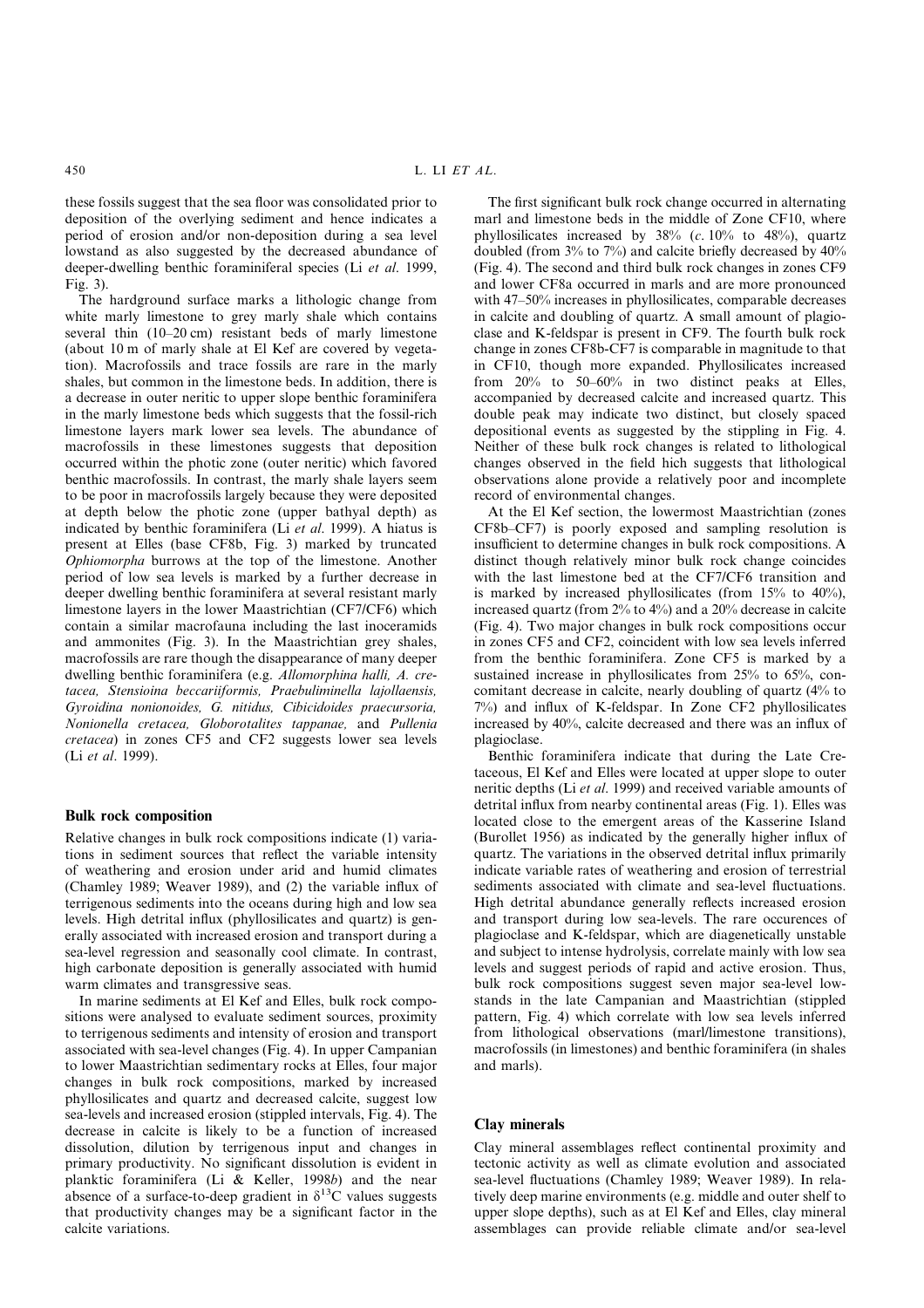

**Fig. 4.** Late Cretaceous bulk rock and clay mineral compositions at Elles and El Kef. Note that seven major peaks in phyllosilicates mark major sea-level lowstands, whereas cool/arid and warm/humid intervals are inferred from clay mineral compositions. Note the generally good correlation between low sea-levels and cool/arid climates, except in the latest Maastrichtian.

change information (Adatte & Rumley 1989; Chamley 1989; Monaco *et al*. 1982). For example, high abundance of kaolinite generally indicates warm, or humid climates, well-drained continental areas with high precipitation and accelerated leaching of parent rocks (Millot 1970; Weaver 1989). In contrast, high smectite content suggests warm climates with alternating humid and arid seasons and weathering of continental areas with restricted drainage, or weathering of volcanoclastic material (Paquet 1970). Increased chlorite and mica contents suggest cool or arid (desert) conditions with poorly developed soils and reduced chemical weathering, but active mechanical erosion (Millot 1970). High ratios of kaolinite to chlorite+mica in the Kasserine Island region indicate humid and/or warm climates, whereas low ratios indicate a change to a more seasonal climate with less precipitation.

The results of clay mineral analyses at El Kef and Elles allows the interpretation of both long-term and short-term climate trends in the southwestern Tethys (Fig. 4). A distinct long-term climatic trend is apparent in the increasing kaolinite and decreasing smectite abundances upsection. During the late Campanian (Zone CF10, 74.8–74 Ma), the dominance of smectite (>90%), high mica and chlorite and near absence of kaolinite suggest seasonally cool or arid climatic conditions. This interval was followed by alternating warm/humid and cool/arid (or seasonally cool with less precipitation) climates in zones CF9–CF7 (74–69.6 Ma) as indicated by the high abundance of kaolinite (*c*. 60%), low chlorite, mica and smectite. Relatively less humid conditions prevailed during the early Maastrichtian (zones CF6–CF5, 69.6–68.3 Ma) as suggested by the lower kaolinite (*c*. 45%) and increased mica and chlorite (Fig. 4). The last 2 million years of the Maastrichtian appear to have been increasingly humid, though variable, with increased precipitation, as suggested by high kaolinite (*c*. 70%) and variable mica and chlorite abundances.

Within these long-term climatic trends, variations in kaolinite, mica and chlorite suggest alternating arid and humid climates. One way to evaluate these short-term variations is by the ratio of kaolinite (warm and/or humid) to chlorite+mica (less humid/ cooler, Fig. 4, last column). Based on this ratio, as well as individual clay mineral abundances, a series of intervals with distinct climatic changes can be identified. For example, the arid or seasonally cool late Campanian (Zone CF10,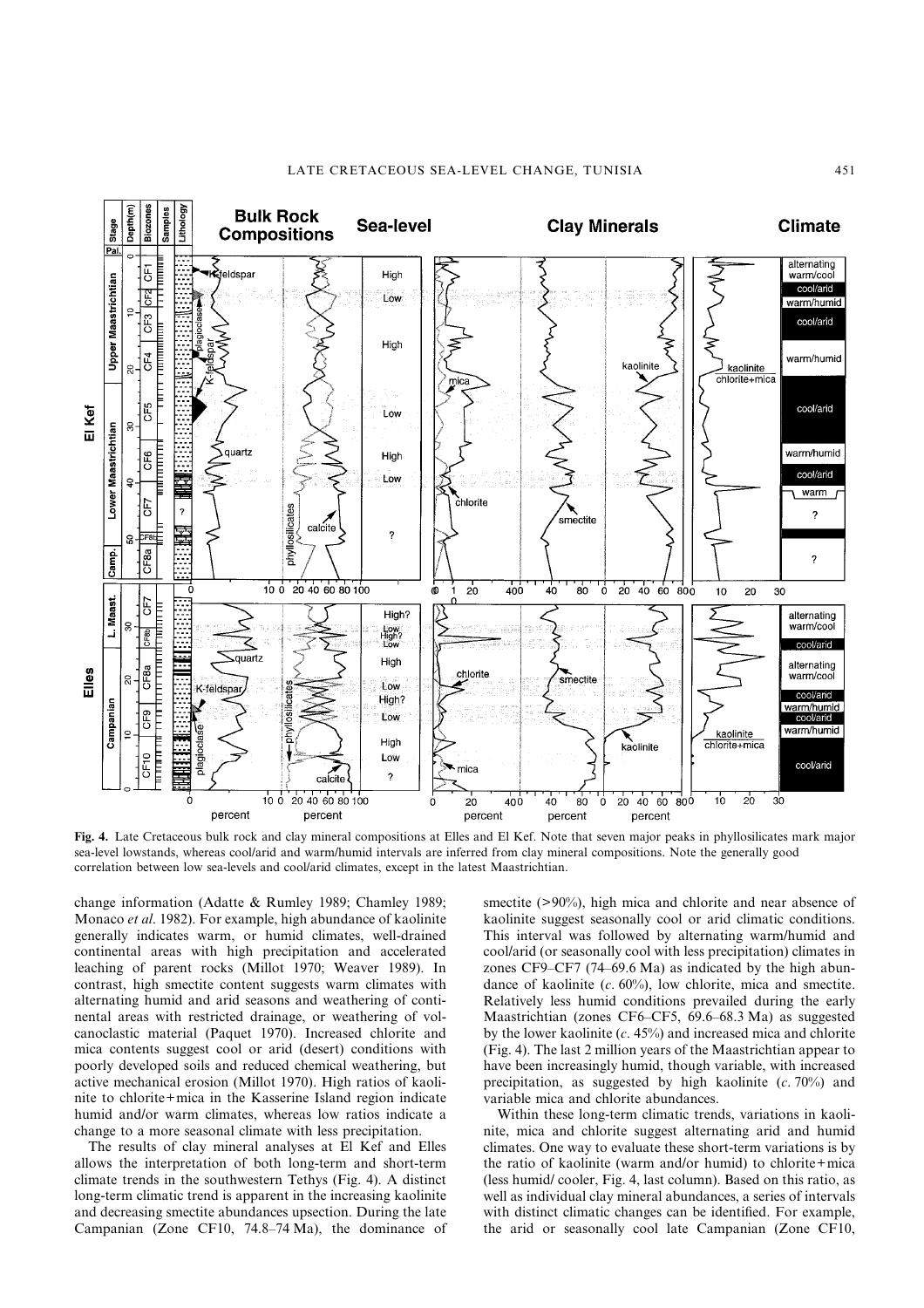marked by low or absent kaolinite/chlorite+mica ratios) changed to an alternating warm/cool latest Campanian to earliest Maastrichtian as suggested by the frequent high amplitude variation in the clay mineral ratios (Fig. 4). Judging from these high clay mineral ratios, the latest Campanian was warmer on average than the Maastrichtian. The early Maastrichtian was generally cooler though humid with less frequent temperature oscillations. Seasonally cool temperatures with less precipitation occurred in the lower part of CF6 (*c*. 69.3–69.6 Ma), CF5 (*c*. 67–68 Ma), CF3 (65.45–66.8 Ma), and CF2 (65.3–65.45 Ma, Fig. 4). The intervening warm and/or humid climates are generally of shorter duration than in the late Campanian (e.g. parts of zones CF7, CF6, CF4 and CF1). The last 300–400 ka of the Maastrichtian are marked by very high kaolinite but variable mica and chlorite and suggest alternating warm/humid and less humid conditions. Generally high, but fluctuating kaolinite/chlorite+mica ratios during the last 100 ka of the Maastrichtian, suggest alternating warm/ humid and seasonally cool climates (Fig. 4). The kaolinite distribution indicates that the overall climate in Tunisia was generally more humid during the late Maastrichtian with peak warming in zone CF1.

The correlation between sea-level fluctuations inferred from bulk rock compositions (stippled intervals) and climate changes inferred from clay mineral contents (black/white intervals, Fig. 4) is generally good. Less humid climates coincide with low sea levels and warm/humid climates with high sea levels. An exception is the low sea level inferred in CF2 which correlates with warm/humid conditions inferred from clay minerals. Without further information it is not possible to determine whether local tectonic or local climatic conditions account for this discrepancy. Correlation with sea-level interpretations based on lithology and benthic fossils is also good (Fig. 3). Low sea-level periods correlate generally with seasonally cool climates as inferred from clay mineralogy, though additional climatic variations are evident in shale deposition (e.g. CF4–CF3 transition).

#### **Carbon isotopes**

Oxygen isotope records of well-preserved monospecific foraminifera, or fine fraction sediment, are currently the most accurate and useful records of climate change. This record, however, is diagenetically altered in most continental shelf sections and only high frequency temperature trends are generally preserved (Schrag *et al*. 1995 and references therein). Although foraminifera in the Tunisian sections are well preserved, as evident in SEM photos (Fig. 5), diagenesis seems to have altered the original signals. This is also evident in the plots of  $\delta^{18}$ O v.  $\delta^{13}$ C, which show a weak correlation ( $R^2$ =0.04 for planktic foraminifera,  $R^2$ =0.14 for benthic foraminifera) and cluster around a very narrow range reflecting a higher degree of recrystallization for Elles as compared with El Kef (Fig. 6A–C). Because of the uncertain effects of diagenesis on  $\delta^{18}$ O values, we only use  $\delta^{13}$ C records for this study.

Variations in carbon isotopes of seawater can be used indirectly to infer sea-level changes, because the composition of  $\delta^{13}$ C in seawater is generally controlled by surface productivity and organic influx from land (e.g. Kroopnick 1985; Broecker & Maier-Reimer 1992). Since the  $\delta^{13}$ C in terrestrial organic matter is significantly lighter  $(-25%)$  than in organic matter generated by marine surface productivity (2–5‰, Zachos *et al*. 1994), a major influx of terrestrial organic matter



**Fig. 5.** SEM illustrations of foraminiferal species used for stable isotope analyses and Sr/Ca ratios at El Kef. In all samples scale bar is 100  $\mu$ m. 1, *Rugoglobigerina rotundata* (Sample 20–25 cm below the K–T boundary). 2–4, *Rugoglobigerina rugosa* (sample 10–15 cm below the K–T boundary). 5–6, *Anomalinoides acuta* (sample 6 m below the K–T boundary).



Fig. 6. Plots of  $\delta^{18}O$  v.  $\delta^{13}C$  and  $\delta^{18}O$  v. Sr/Ca ratios at Elles and El Kef. Note that the correlation between these data is weak  $(R^2)$ values between 0.01 and 0.26) and that the cluster of  $\delta^{18}O$  and Sr/Ca values at Elles suggests a high degree of diagenetic alteration in the Elles samples. However, high Sr/Ca ratios correlate with more negative  $\delta^{18}O$  values at El Kef and suggest that diagenetic alteration alone can not explain the more negative  $\delta^{18}$ O values in the El Kef samples. It is likely that diagenetic alteration due to meteoric waters and salinity effects account for the unusually negative  $\delta^{18}O$  values.

will cause a major negative shift in seawater  $\delta^{13}$ C values of both surface and deep waters. Such terrestrial organic influxes commonly occurred at times of increased precipitation and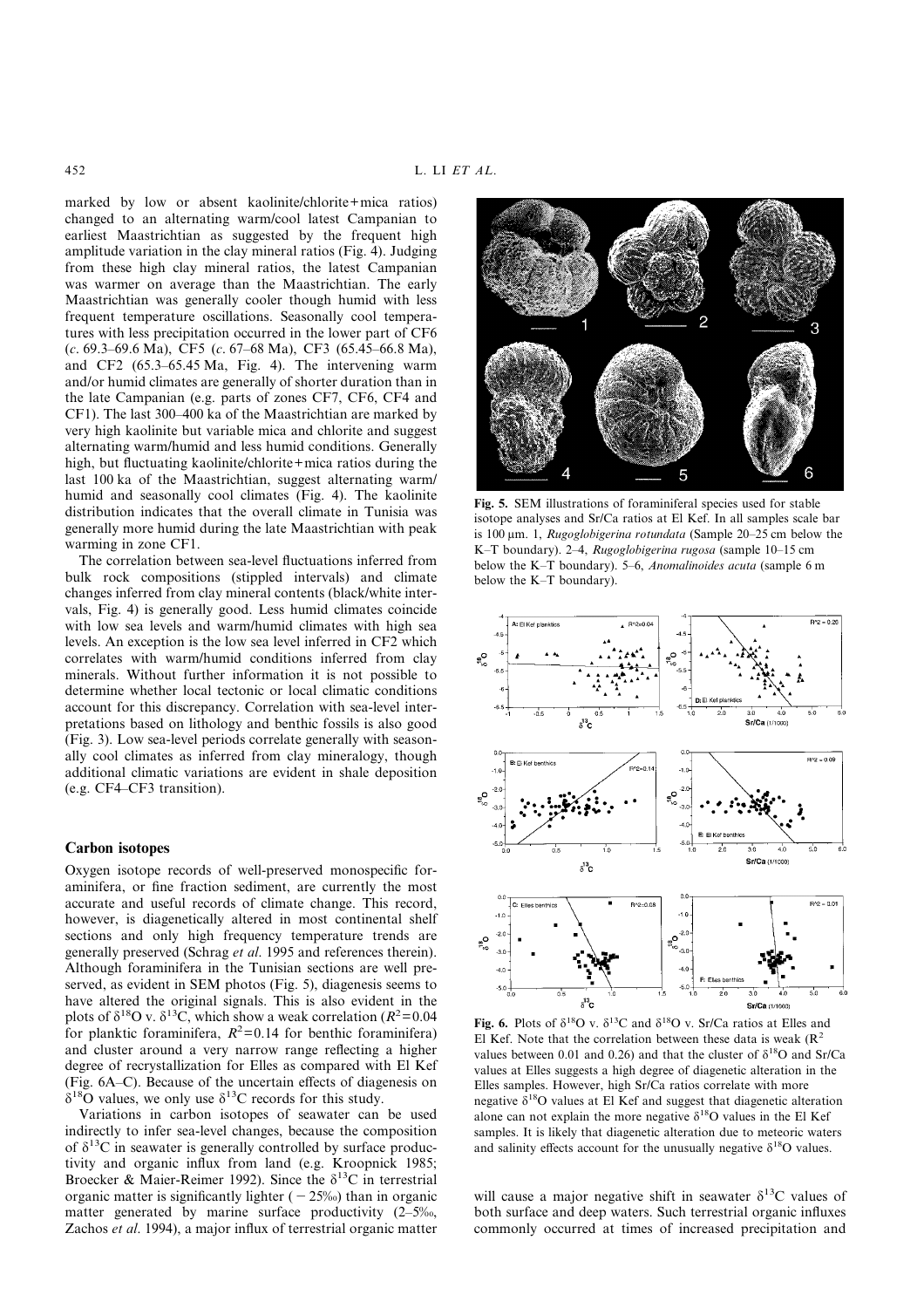

**Fig. 7.**  $\delta^{13}$ C records from the continental shelf sections at Elles and El Kef and inferred sea-level and climate fluctuations based on lithology, bulk rock and clay minerals. Note that the Tunisian sections has a primarily regional  $\delta^{13}$ C record with periods of high terrestrial organic influx of lighter carbon (negative  $\delta^{13}C$  excursions) due to high precipitation, weathering and erosion during sea-level lowstands.

erosion as seen in Fig. 7. Unlike  $\delta^{18}O$ ,  $\delta^{13}C$  values are little affected by recrystallization processes because pore waters have low concentrations of carbon (Magaritz 1975; Brand & Veizer 1980; Scholle & Arthur 1980). However, there are also secular variations in seawater carbon isotopes that could be contributing to the  $\delta^{13}$ C record, particularly in neritic environments such as the Tunisian sections.

Comparison of the deep-sea record with that of the Tunisian sections generally suggests the presence of regional signals. During the late Campanian the deep-sea  $\delta^{13}$ C record shows relatively low values between 0.5‰ and 1.0‰, as also observed at Elles, and minimum values at the Campanian/Maastrichtian transition (not observed at Elles, though possibly present at El Kef) coincident with maximum global cooling (Barrera *et al*. 1997; Li & Keller 1998*b*). However, deep-sea signals and Tunisian neritic signals diverged during the Maastrichtian. In the deep sea,  $\delta^{13}$ C values increased by 1.5–2‰ in bottom and surface waters in the early Maastrichtian (CF8b–CF6) and remained relatively high through the late Maastrichtian (Fig. 7). But in the Tunisian sections there was high variability in surface and deep waters during the Maastrichtian and  $\delta^{13}$ C values are 2–3‰ more negative relative to the open ocean (see also D'Hondt & Lindinger 1994; Barrera 1994). This suggests a primarily regional record with the latter reflecting a relatively constant terrestrial organic influx of lighter carbon.

Although the  $\delta^{13}$ C signals in the Tunisian sections primarily reflects local conditions, there appears to be a good correlation between negative excursions and generally cool climates or the transition from warm to cool/arid or seasonal climates (Fig. 7). For example, at El Kef four major negative shifts occurred



**Fig. 8.** Late Cretaceous total organic carbon (TOC) and Sr/Ca ratios at Elles and El Kef. Note that high TOC and high Sr/Ca ratios correlate with low sea levels and low TOC, whereas low Sr/Ca values correlate with high sea levels.

during the Maastrichtian in both benthic and planktic foraminifera. The first two negative shifts at the CF8b–CF7 and CF7–CF6 boundaries are associated with warm, humid climates immediately preceding low sea levels and erosion (Fig. 7). The upper two  $\delta^{13}$ C shifts (zones CF5 and CF2) coincided with low sea levels and cool or alternating cool/warm climates. This suggests that the negative  $\delta^{13}$ C excursions reflect increased terrestrial organic matter influx due to high precipitation and weathering and possibly erosion, as also suggested by high TOC values (Fig. 8). The absence of a vertical  $\delta^{13}C$ gradient (coincident with high TOC values, Fig. 8) suggests either increased riverine runoff or increased upwelling, and hence high nutrient influx and increased surface productivity. There is thus good agreement between low sea levels, cool/arid climates and negative, albeit local  $\delta^{13}$ C excursions.

## **Organic carbon**

Carbon occurs in marine sediments as organic carbon linked with metabolic processes of plants and animals, and as carbon contained within biogenic and abiogenic carbonate minerals (Parsons & Takahashi 1973). Total organic carbon (TOC) in marine sediments is a geochemical proxy for primary productivity and carbon burial linked to erosion and sea-level fluctuations. During low sea levels, TOC values are generally high either as a result of enhanced primary productivity, or high terrestrial organic matter influx.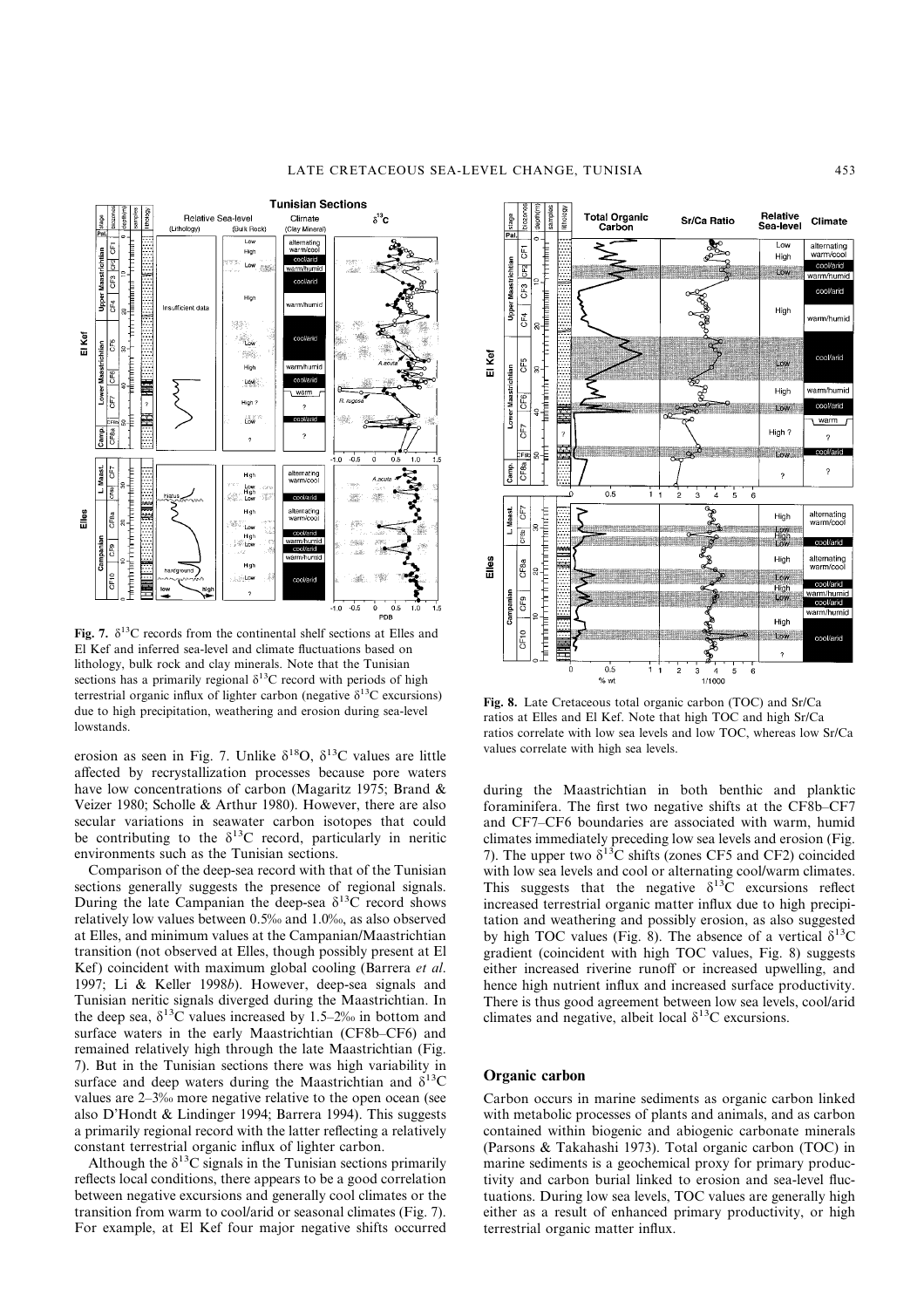

**Fig. 9.** General HI–OI diagram used for the classification of organic matter type I, II and III. Note that all the high TOC samples analyzed from Tunisian sections are located in the area corresponding to terrestrial OM (Espitalie *et al*. 1977).

TOC values in sediments at Elles and El Kef reflect this relationship. Though TOC values are relatively low (0.01–0.1  $wt\%$ ), there is a strong signal with peak values generally coinciding with low sea levels inferred from bulk rock compositions (Fig. 8, stippled intervals). In contrast, high sea levels generally correspond to low TOC values. The high TOC values in CF10 and CF8a are associated with a hardground and erosion (Fig. 3). A contrary example is the high TOC values observed between the two sea-level lows in Zone CF8b at Elles which are associated with a warm climate (inferred from clay minerals) and high sea level (bulk rocks). However, in general there is a close association of peak TOC values with low sea levels, lithological changes, hardgrounds, hiatuses, erosion and cool climates. This suggests that the high TOC values are primarily due to enhanced terrestrial organic influx and secondarily to increased surface productivity.

Rock eval pyrolysis permits evaluation of this observation (Fig. 9). Kerogen (organic matter) is characterized by two indices, the hydrogen index (HI) and the oxygen index (OI). These indices are independent of the organic matter (OM) abundance and strongly related to the elemental composition of kerogen (Tissot & Welte 1984; Espitalie´ *et al*. 1985, 1986; Lafargue *et al*. 1996). There is a good correlation between HI and elemental H/C and between OI and O/C ratio respectively (Fig. 9). The two indices can therefore be used in place of the classical Van Krevelen diagram to determine the nature of the kerogen (types I, II and III). Type I is mainly derived from lacustrine OM algal lipids; Type II is usually related to marine organic matter, whereas Type III is characterized by low HI and relatively high OI and refers to kerogen that is mostly derived from terrestrial plants. The maximum pyrolyses temperature  $(T_{\text{max}})$  values indicate the maturation of the analysed sample (Espitalie *et al*. 1985).

In the seven samples analysed with high TOC contents for the Tunisian sections,  $T_{\text{max}}$  values are low (<437°C) and indicate that the sediments have not been deeply buried, as also suggested by the systematic presence of smectite. Stable isotopes and clay mineral data have therefore not been overprinted by burial diagenesis. The Hydrogen Index (HI, 10–71 HC/g TOC) and Oxygen Index (OI,  $75-200$  mg CO<sub>2</sub>/g TOC) indicates a terrestrial origin (Type III) for the organic carbon (Fig. 9). This supports our observation that the high TOC values (Fig. 8) are due to enhanced terrestrial organic influx at times of low sea levels and increased erosion. There is also a good correlation between high TOC and high kaolinite content (Figs 4, 8). Long-term high terrestrial influx of OM corresponds to high amounts of kaolinite. This reflects increased precipitation and consequently increased runoff of OM derived from soils eroded during sea-level lowstands. Note that the overall TOC content is low  $($ <1%) and not comparable to that from marine black shales (e.g. near the Cenomanian–Turonian boundary); it represents normal OM influx into the ocean which increased slightly during low sea levels.

# **Foraminiferal Sr/Ca ratio**

Strontium concentration in marine sediments is rarely used as a proxy for sea-level fluctuations, though this method holds strong promise, especially for the Cretaceous (Graham *et al*. 1982; Renard 1986; Stoll & Schrag 1996). During the Cretaceous, continental shelves were the major sources and sinks for Sr accumulation with up to 90% of marine carbonates deposited there, as compared with only 20% in the modern ocean (Schlanger 1988; Opdyke & Wilkinson 1988). Moreover, because of this huge Sr sink on shelves, the residence time of Sr in seawater was greatly reduced (about four times shorter than in the modern ocean) which amplified the ocean's response to changes in flux (Opdyke & Wilkinson 1988).

Strontium concentrations in seawater reflect the diagenesis of Sr-rich aragonite to calcite on continental shelves (Schlanger 1988). During low sea levels, Sr-rich aragonite on shelves is exposed to weathering and releases up to 90% of its Sr to the oceans in less than 100 ka producing a rapid increase in the Sr concentration of seawater (Gavish & Friedman 1969). Thus, short-term changes in sea level, over less than 1 Ma, are accompanied by rapid changes in Sr concentrations. These short-term Sr fluctuations differ from hydrothermal Sr flux by their short duration (<1 Ma) as compared to several million years for the latter. Because the residence time of Sr in seawater is very long (*c*. 1 Ma) relative to ocean mixing time (*c*. 1 ka), the Sr concentration is uniform through the water column and provides a useful tool to infer global changes in sea level (Bernat *et al*. 1972; Brass & Turekian 1974). Therefore, short-term variations in Sr/Ca ratios of calcareous microfossils or deep sea carbonate oozes may provide a good proxy for global sea-level changes.

Sr is removed from seawater by pelagic marine organisms which incorporate Sr in their  $CaCO<sub>3</sub>$  shells in equilibrium with its concentration in seawater. Upon death, the shells are preserved in continental and deep-sea carbonates. Measurement of Sr concentrations in well-preserved planktic foraminiferal shells thus yields a relatively accurate record of Sr fluctuations in seawater. However, diagenetic alteration of the original Sr in calcite shells is a potential problem. Recrystallization of foraminiferal calcite decreases the Sr concentration because  $Sr^{2+}$  is preferentially removed from calcite into pore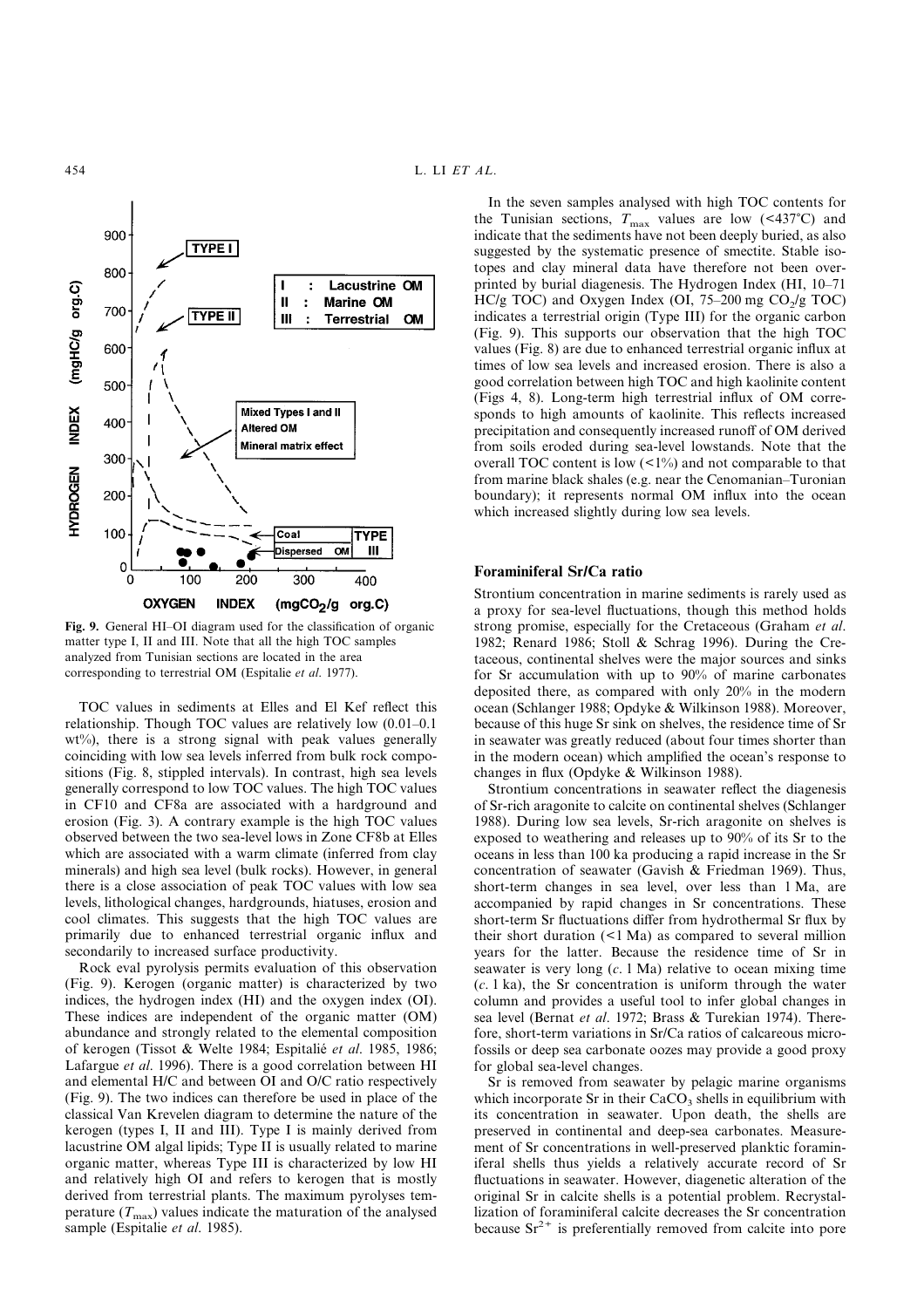waters due to the similar chemistry of Sr and Ca (Baker *et al*. 1982). In addition, differential diagenesis may have occurred in sediments where the clay content is highly variable (higher clay content leads to better preservation and higher Sr/Ca ratios). In the Maastrichtian carbonates of El Kef and Elles, foraminiferal shells are partly or wholly recrystallized. However, crossplots of Sr/Ca v.  $\delta^{18}$ O shows insignificant correlations ( $R^2$ ) values of 0.26, 0.09 and 0.01) for El Kef and Elles (Fig. 6d–f), which suggests that differential release of Sr due to diagenesis was not the primary source of Sr/Ca variability in clay-rich shales, though it may have been significant in the clay-poor limestones. Recently, Stoll & Schrag (1996) analyzed Sr concentrations in diagenetically altered carbonates of three deepsea sections and concluded that the reproducibility of the Sr variability is evidence against a diagenetic origin.

Shallow continental shelf areas provide the major sources and sinks for strontium during sea-level transgressiveregressive cycles (Schlanger 1988). During low sea levels, the Sr/Ca ratios are higher as Sr-rich aragonite on shelves is exposed to weathering, whereas during high sea levels the Sr/Ca ratios are low as Sr is incorporated in aragonite sedimentation on shelves.

Results from the Tunisian sections indicate major Sr/Ca ratio increases (between 30% and 53%) during the Maastrichtian at 70.5–70.3 Ma (CF8b/CF7 boundary), 69.6– 69.3 Ma (base of Zone CF6), 68.9–68.3 Ma (Zone CF5) and 65.45–65.3 Ma (Zone CF2, Fig. 8). All of the Sr/Ca maxima coincide with major sea level regressions identified from sedimentological, bulk rock, TOC and isotopic indicators. The intervening high sea levels correspond to relatively low Sr/Ca ratios. During the last 300 ka of the Maastrichtian (Zone CF1), Sr/Ca values are relatively high though fluctuating.

The Maastrichtian record at El Kef suggests an overall increasing trend in the Sr/Ca ratio upsection, though this is likely to be an artifact of differential diagenesis and sampling, rather than a long-term change in the Sr cycle. This is indicated by on average  $1 \times 10^{-3}$  lower values at El Kef than coeval Sr/Ca ratios at Elles (Fig. 8). The lower Sr/Ca ratios at El Kef are partly due to low sample resolution (covered shale interval between limestone beds and hence incomplete record), and the fact that sampling was restricted to limestones where diagenetic alteration is at a maximum. This is reflected by the very low Sr/Ca ratios in these limestone layers at El Kef where recrystallization of foraminiferal tests is high leading to lower Sr/Ca ratios, and the clay content is low also leading to lower Sr/Ca ratios.

At Elles, late Campanian to earliest Maastrichtian Sr/Ca variability is low, though systematic variations coincide with sea-level changes. Similar to El Kef, all major increases in Sr/Ca values (between 15% and 33%) coincide with sea-level regressions inferred from other proxies (stippled intervals) at 74.2 Ma (Zone CF10), 73.4–72.5 Ma (Zone CF9), 72.2– 71.8 Ma (Zone CF8) and 70.7–70.3 Ma (Zone CF8/CF7 transition, Fig. 8). Our Sr/Ca records from the Tunisian shelf sections thus correlate with sea-level fluctuations interpreted from a variety of other proxies (e.g. bulk rock and clay minerals,  $\delta^{13}$ C and TOC values). This suggests that Sr/Ca ratios are a useful proxy for sea-level change.

## **Discussion**

Our primary objective in this study was to develop a high resolution record of sea-level fluctuations from the late Campanian through Maastrichtian in the southwestern Tethys ocean based on various independent sea-level proxies. Field observations (e.g. lithological changes, presence of macro- and microfossils, trace fossils and hardgrounds) were initially used to establish a first order sea-level history. The second sea-level proxy, based on terrigenous influx measured from bulk rock compositions, confirmed the sea-level changes inferred from field observations and benthic faunas, but also yielded a higher resolution record with seven episodes of major sea-level regressions identified (stippled intervals, Fig. 9). This record was tested against climatic variations inferred from clay mineral contents on the assumption that high sea levels should correlate with warm climates and low sea levels with cooler climates. Indeed, the correlation is very strong between all but one high–low sea-level cycle (Fig. 8). The anomaly is in the latest Maastrichtian (zones CF2–CF1) and seems to be related to the generally higher precipitation in the Tethys region that accompanied the global cooling and sea-level regression.

The inferred climate variations were then tested against the  $\delta^{18}$ O temperature record, but failed due to diagenesis. There is a strong correlation between sea-level lows and high TOC weight percent in sedimentary rocks that reflect high terrestrial organic influx via erosion and/or increased productivity. The correlation between sea levels and  $\delta^{13}$ C variations is also strong (Fig. 8), with major negative  $\delta^{13}$ C shifts in both surface and bottom waters at El Kef coinciding with low sea levels or high/low inflection points. These negative  $\delta^{13}$ C shifts appear to be largely driven by erosion and enhanced terrestrial organic influx. An equally strong correlation exists between high Sr/Ca ratios and low sea-levels, probably due to erosion of carbonate-rich shelves (Figs 6, 10). Thus, each of the five independent parameters (bulk rock composition, clay mineral content,  $\delta^{13}$ C, TOC and Sr/Ca ratio) is a useful and relatively reliable proxy for sea-level variations (Fig. 10).

Are the observed sea-level fluctuations in the southwestern Tethys due to eustatic variations or local tectonic controls? Although one might argue with the Exxon sea-level curve (see Christie-Blick *et al*. 1990; Hallam 1992), which identified three major eustatic sea-level regressions during the late Campanian, at the Campanian–Maastrichtian boundary and in the late Maastrichtian (Fig. 10), these three regressions correspond with low sea-levels at 68.8–68.3 Ma, 71–70.3 Ma and *c*. 74.2 Ma in the Tethys record, respectively. This suggests that these regressions are of eustatic origin. The latest Maastrichtian sea-level low at 65.45 Ma is also likely of eustatic origin as indicated by its presence in sedimentological sequences worldwide (Haq *et al*. 1988; Keller & Stinnesbeck 1996). We have no records from other regions to date of low sea-levels at 73.4– 72.5 Ma, 72.2–71.8 Ma and 69.6–69.3 Ma to confirm their eustatic nature. However, since Sr variations in marine carbonates reflect global sea-level changes and all seven sea-level lows in the Tethys are reflected in the Sr/Ca record, they may all be of eustatic origin.

Are these sea-level changes caused by continental glaciation?  $\delta^{18}$ O values from South Atlantic Sites 690C and 525 provide a detailed temperature record for the Maastrichtian (Barrera 1994; Barrera *et al*. 1997; Li & Keller 1998*b*). These records indicate a relatively cool late Campanian coincident with a low sea level at about 74.2 Ma (Fig. 10) and a cool/arid climate in the Tethys (Fig. 4). Brief warming during the latest Campanian resulted in maximum warm surface temperatures, for the late Campanian, coincident with a sea-level transgression (base CF8a, Fig. 10) and a warm/humid climate in the Tethys. Thereafter, a long-term trend in climate cooling began.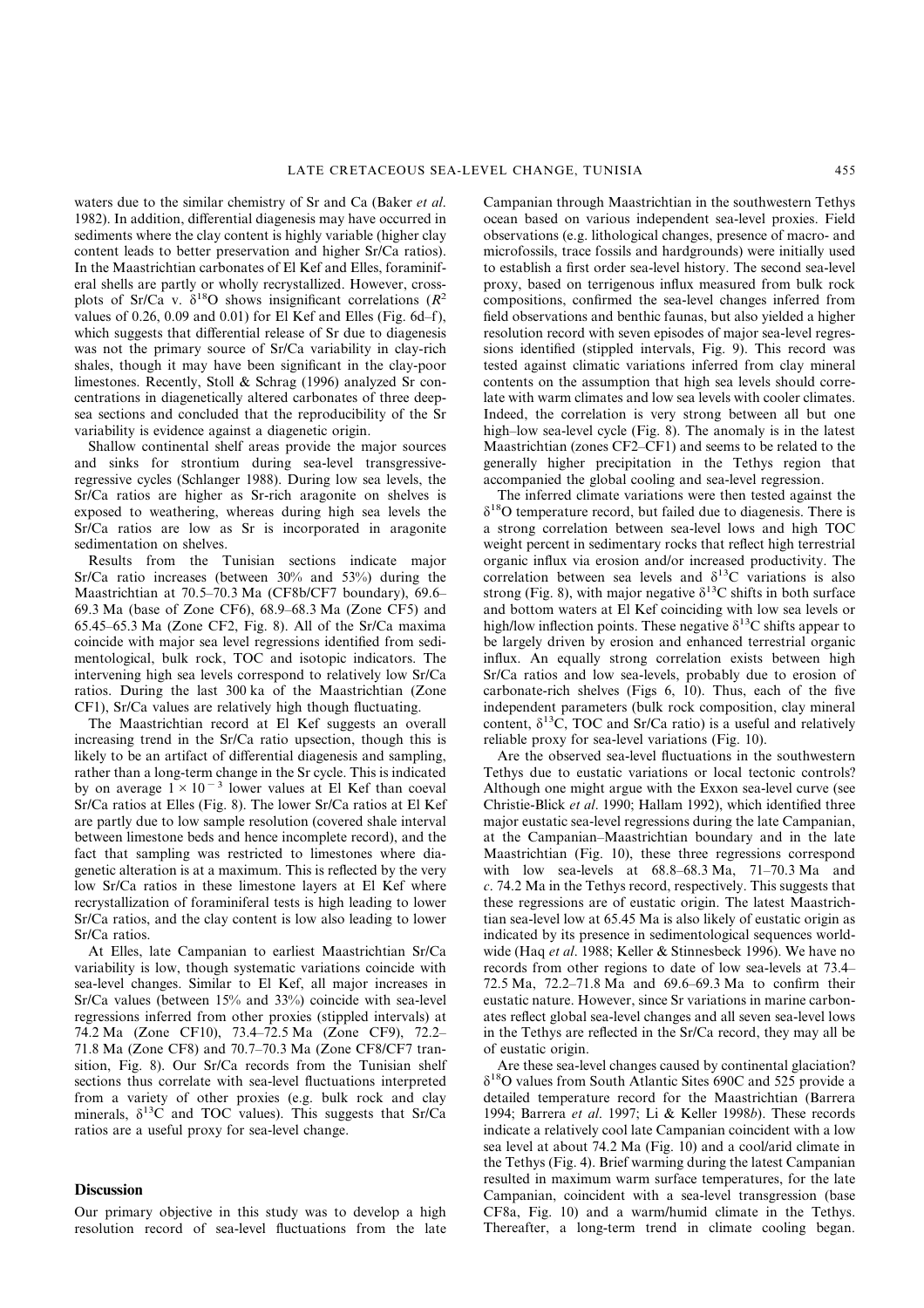456 L. LI *ET AL*.



**Fig. 10.** Summary of Late Cretaceous sea-level fluctuations inferred from various proxies including Sr/Ca ratios, TOC and  $\delta^{13}$ C, benthic macrofaunas, lithologic markers and bulk rock compositions (stippled intervals), and their comparison with the sea-level curve of Haq *et al*. (1987) and the  $\delta^{18}$ O records from South Atlantic Sites 525 and 690 (Barrera 1994; Li & Keller 1998*b*). Note that major sea-level regressions generally correlate with high Sr/Ca ratios, high TOC, high terrigenous influx and global cooling. In the Tunisian sections these variables generally coincide with negative excursions in  $\delta^{13}$ C values except in the early late Maastrichtian where the  $\delta^{13}$ C shifts precede sea-level lows and appear to be due to high precipitation and weathering as suggested by clay mineral data.

The first major cooling coincided with the Campanian– Maastrichtian transition, and a major sea-level regression in the Tethys at 70.7–70.3 Ma. Surface temperatures continued to decline gradually during the late Maastrichtian, although with some rapid oscillations, whereas bottom water temperatures (at Site 690) reached maximum cooling coincident with the late Maastrichtian regression at 68.9–68.3 Ma and cool climate in the Tethys. High and middle latitude cooling continued into the latest Maastrichtian marked by a low sea-level at 65.45 Ma in the Tethys and a regression globally (Keller & Stinnesbeck 1996). The last 300–400 ka of the Maastrichtian are marked by a major short-term warming in the  $\delta^{18}$ O record and a rising sea-level, followed by cooling and falling sea-level up to the K–T boundary in the southern and northern high latitudes (Stott & Kennett, 1990; Schmitz *et al*. 1992; Li & Keller 1998*b*, *c*).

Thus, within the constraint of correlating the Tethys record to Sites 690C and 525 (accomplished based on high resolution biostratigraphic correlations, Li & Keller 1998*b*, *c*), periods of low temperatures and high latitude cooling coincide with episodes of sea-level regressions reflected by high Sr/Ca ratios, high TOC, high  $\delta^{13}$ C and high terrigenous influx. Whether these periods of low sea levels during the Maastrichtian correspond to episodes of glaciation is unknown. Cretaceous climates have generally been considered as too warm to accommodate large continental ice sheets (Barron *et al*. 1984), although this view is changing. Recently, Stoll & Schrag (1996)

suggested that short-term sea-level variations inferred from Sr concentrations in early Cretaceous deep-sea carbonates are glacially controlled, though this work is controversial. Abreu *et al*. (1998) also proposed an ice house of the Late Cretaceous, based on comparison of the stable isotopic data between the Cretaceous and Cenozoic. Recent GCM studies suggest an increase of 10 in evaporation during the Maastrichtian with seasonal freezing in high latitudes (Pirrie & Marshall 1990; Bush & Philander 1997), that provides a possible source for ice formation. The  $\delta^{18}O$  record from Site 525 on Walvis Ridge (Li & Keller 1998*b*, *c*) suggest that the rapid eustatic sea-level changes during the late Campanian through Maastrichtian are related to high latitude cooling and possibly ice growth.

#### **Summary**

(1) A multi-disciplinary approach that includes field-based lithological observations, benthic macro- and microfossils, bulk rock compositions, clay mineral assemblages, stable isotopes, TOC and Sr/Ca ratios reveals seven major sea-level regressions in the southwestern Tethys Sea during the last 10 Ma of the Cretaceous.

(2) Low sea levels are associated with major lithological changes, increased terrigenous influx, low kaolinite/ chlorite+mica ratios, high TOC and high Sr/Ca ratios, whereas high sea levels are generally associated with the reverse.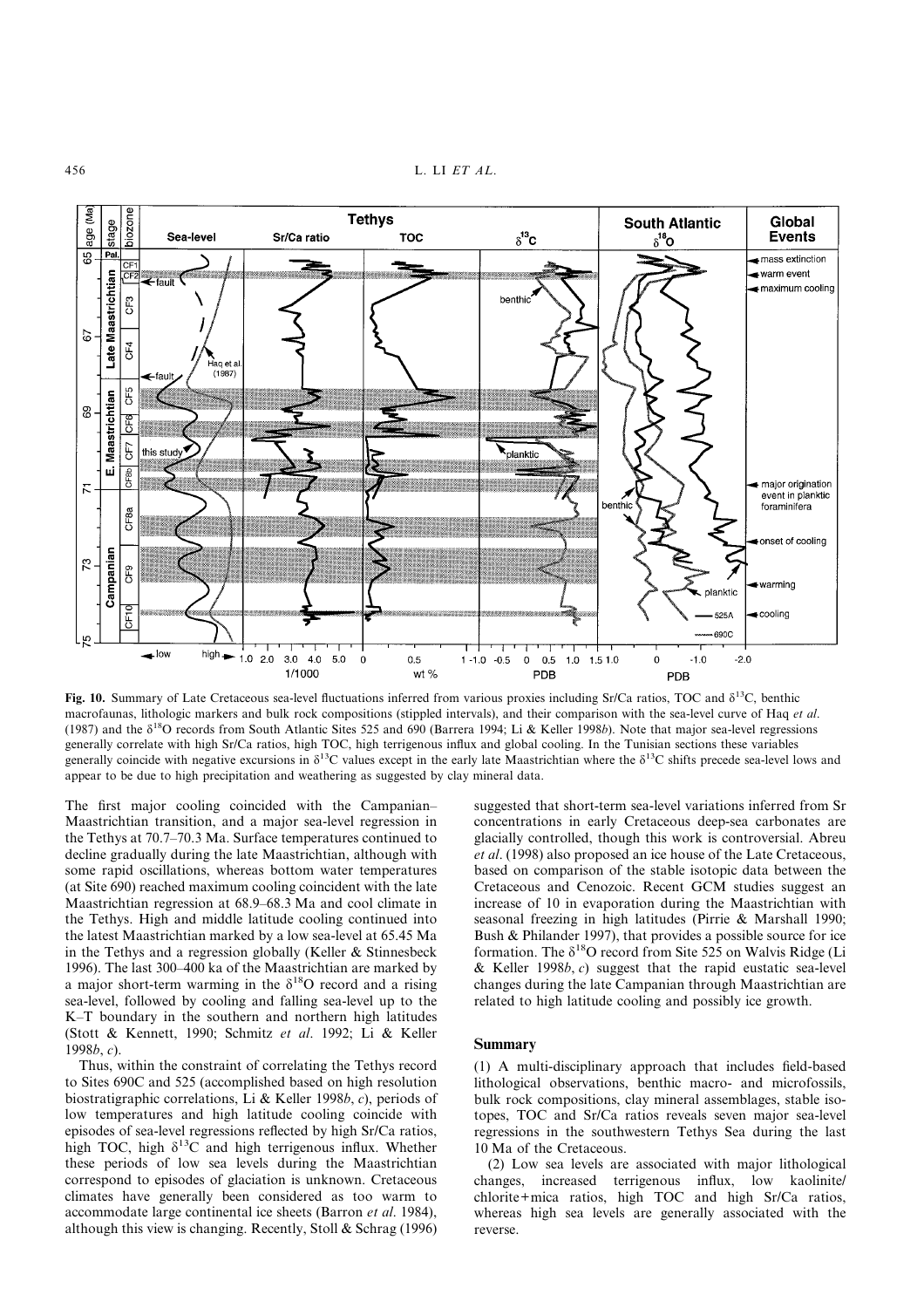(3) The overall climatic changes inferred by clay mineral contents in the southwestern Tethys during the late Cretaceous are similar to those inferred from stable isotopes in the South Atlantic. The observed climatic patterns correlate with sea-level fluctuations recognized in the Tunisian sections.

We thank the reviewers D. Pirrie and H. Weissert for their comments and suggestions, J. Zachos and E. Thomas for comments on an earlier version of this manuscript, D. Schrag and P. Koch for discussions, M. Borcsick for analyses of Sr and Ca, and D. Bryan for measuring stable isotopes. This study was supported by grants from NSF OCE 9021338, NSF INT 95-04309, DFG grant 128/4-1, and the Swiss National Fund No. 8220-028367.

#### **References**

- ABREU, V.S., HARDENBOL, J., HADDAD, G., BAUM, G.R., DROXLER, A.W. & VAIL, P.R. 1998. Oxygen isotope synthesis: A Cretaceous Ice-House? *In*: GRACIANSKY, P.-C., HARDENBOL, J., JACQUIN, T. & VAIL P.R. (eds) *Mesozoic and Cenozoic Sequence stratigraphy of the European basins*. Society of Economic Paleontologists and Mineralogists Special Publications, **60,** 75–80.
- ADATTE, T. & RUMLEY, G. 1989. Sedimentology and mineralogy of Valanginian and Hauterivian in the stratotypic region (Jura mountains, Switzerland). In: WIEDMANN, J. (ed.) *Cretaceous of the Western Tethys Proceedings 3rd International Cretaceous Symposium*. Ed Scheizerbart'sche Verlagsbuchandlhung, Stuttgart, 329–351.
- , STINNESBECK, W. & KELLER, G. 1996. Lithostratigraphic and mineralogic correlations of near K/T boundary clastic sediments in northeastern Mexico: Implications for origin and nature of deposition. *In*: RYDER G., FASTOVSKY, D. & GASTINER, S. (eds) *The Cretaceouos-Tertiary Event and other Catastrophes in Earth History*. Geological Society of America Special Paper, **307,** 211–226.
- BAKER, P.A., GIESHES, J.M. & ELDERFIELD, H. 1982. Diagenesis of carbonates in deep-sea sediments-evidence from Sr/Ca ratios and interstitial dissolved Sr2+ data. *Journal of Sedimentary Petrology,* **52,** 71–82.
- BARRERA, E. 1994. Global environmental changes preceding the Cretaceous-Tertiary boundary: Early-late Maastrichtian transition. *Geology,* **22,** 877– 880.
- SAVIN, S.M., THOMAS, E. & JONES, C.E. 1997. Evidence for thermohalinecirculation reversals controlled by sea-level change in the latest Cretaceous. *Geology,* **25,** 715–718.
- BARRON, E.J., THOMPSON, S.L. & HAY, W.W. 1984. Continental distribution as a forcing factor for global-scale temperature. *Nature,* **310,** 574–575.
- BERNAT, M., CHURCH, T. & ALLEGRE, C.J. 1972. Barium and Strontium concentrations in Pacific and Mediterranean sea water profiles by direct isotope dilution mass spectrometry. *Earth and Planetary Science Letters,* **16,** 75–80.
- BRALOWER, T.J., LECKIE, R.M., SLITER, W.V. & THIERSTEIN, H.R. 1995. An integrated Cretaceous microfossil biostratigraphy. In: BERGGREN, W.A, KENT, D.V., AUBRY, M.P. & HARDENBOL, J. (eds) *Geochronology, Time Scale and Global Stratigraphic Correlation*. Society of Economic Paleontologists and Mineralogists, Special Publications, **54,** 65–79.
- BRAND, U. & VEIZER, J. 1980. Chemical diagenesis of a multicomponent carbonate system: 1, Trace elements. *Journal of Sedimentary Petrology,* **50,** 1219–1236.
- BRASS, G. & TUREKIAN, K. 1974. Strontium distribution in GEOSECS oceanic profiles. *Earth and Planetary Science Letters,* **23,** 141–148.
- BROECKER, W.S. & MAIER-REIMER, E. 1992. The influence of air and sea exchange on the carbon isotope distribution in the sea. *Global Geochemical Cycles,* **6,** 315–320.
- BUROLLET, P.F. 1956. Contribution a l'etude stratigraphique de la Tunisie *Centrale*. Annales des mines et de la geologie, Tunis, **18**.
- BUSH, A.B.G. & PHILANDER, S.G. 1997. The late Cretaceous: Simulation with a coupled atmosphere-ocean general circulation model. *Paleoceanography,* **112,** 495–516.
- CANDE, S.C. & KENT, D.V. 1995. Revised calibration of the geomagnetic polarity timescale for the Late Cretaceous and Cenozoic. *Journal of Geophysical Research,* **100,** 6093–6095.
- CARON, M. 1985. Cretaceous planktic foraminifera. *In*: BOLLI, H.M., SAUNDERS, J.B. & PERCH-NIELSEN, K. (eds) *Plankton stratigraphy*. Cambridge University Press, 17–86.
- CHAMLEY, H. 1989. *Clay Sedimentology*. Springer-Verlag, Berlin, 623.
- CHRISTIE-BLICK, N., MOUNTAIN, G.S. & MILLER, K.G. 1990. Seismic stratigraphic record of sea-level change. *In*: REVELLE, R.R. (ed.) *Sea-level change*. National Academy Press, Washington, 116–140.
- D'HONDT, S. & LINDINGER, M. 1994. A stable isotopic record of the Maastrichtian ocean-climate system: South Atlantic DSDP site 528. *Palaeogeography Palaeoclimatology, Palaeoecology,* **112,** 363–378.
- DONOVAN, A.D., BAUM, G.R., BLECHSCHMIDT, G.L., LOUTIT, T.S., PFLUM, C.E. & VAIL, P.R. 1988. Sequence stratigraphic setting of the Cretaceous-Tertiary boundary in central Alabama. In: WILGUS, C.K., POSAMENTIER, H., Ross, C.A. & KENDALL, C.G. (eds) Sea-level changes: an integrated *approach*. Society of Economic Paleontologists and Mineralogists, Special Publications, **42,** 299–307.
- ESPITALIÉ, J., DEROO, G. & MARQUIS, F. 1985. La pyrolyse Rock-Eval et ses applications. Parties 1 et 2. *Revue Inst. Fr du Pe´trole,* **40,** 5–6.
- & 1986. La pyrolyse Rock-Eval et ses applications. Partie 3. *Revue Inst. Fr du Pe´trole,* **41,** 1.
- , LAPORTE, J.L., MADEC, M., MARQUIS, F., LEPLAT, P., PAULET, J. & BOUTEFEU, A. 1977. Méthode rapide de caractérisation des roches mères, de leur potentiel pétrolier et de leur degré d'évolution. Revue de l'Institut *Franc¸ais du Pe´trole,* **32,** 23–47.
- GAVISH, E. & FRIEDMAN, G. 1969. Progressive diagenesis in Quaternary to late Tertiary carbonate sediments: Sequence and time scale. *Journal of Sedimentary Petrology,* **39,** 980–1006.
- GRADSTEIN F.M. AGTERBERG F.P. OGG LG. HARDENBOL L VAN VEEN P. THIERRY, J. & HUANG, Z. 1995. A Triassic, Jurassic and Cretaceous time scale. *In*: BERGGREN, W.A, KENT, D.V., AUBRY, M.P. & HARDENBOL, J. (eds) *Geochronology, time scale and global stratigraphic correlation*. Society of Economic Paleontologists and Mineralogists, Special Publications, **54,** 95–128.
- GRAHAM, D.W., BENDER, M.L., WILLIAMS, D.F. & KEIGWIN, L.D., JR. 1982. Strontium-calcium ratios in Cenozoic planktic foraminifera. *Geochimica et Cosmochimica Acta,* **46,** 1281–1292.
- HALLAM, A. 1992. *Phanerozoic sea-level changes*. Columbia University Press, New York, 266.
- HAQ, B.U., HARDENBOL, J. & VAIL, P.R. 1987. Chronology of fluctuating sea levels since the Triassic. *Science,* **235,** 1156–1167.
- $-\&$  —— 1988. Mesozoic and Cenozoic chronostratigraphy and cycles of sea-level changes. *In*: WILGUS, C.K., HASTINGS, B.S., KENDALL, C.G., POSAMENTIER, H.W., ROSS, C.A. & VAN WAGONER, J.C. (eds) Sea-level *changes: an integrated approach*. Society of Economic Paleontologists and Mineralogists, Special Publication, **42,** 71–108.
- HUBER, B.T. 1992. Paleobiogeography of Campanian–Maastrichtian foraminifera in the southern high latitudes. *Palaeogeography, Palaeoclimatology, Palaeoecology,* **92,** 325–360.
- KELLER, G. & STINNESBECK, W. 1996. Sea-level changes, clastic deposits, and megatsunamis across the Cretaceous–Tertiary boundary. *In*: MACLEOD, N. & K, G. (eds) *Cretaceous–Tertiary boundary mass extinction: biotic and environmental changes*. W.W. Norton & Co., New York, 415–450.
- KROOPNICK, P. 1985. The distribution of <sup>13</sup>C of CO<sub>2</sub> in the world oceans. *Deep-Sea Research,* **32,** 57–84.
- KÜBLER, B. 1987. *Cristallinite de l'illite, methods normalisees de preparations*, *methods normalisees de measures*. Cahiers Institut of Geologie, Neuchatel, Suisse, Serie, ADX, **1**.
- LAFARGUE, E., ESPITALIÉ, J., MARQUIS, F. & PILLOT, D. 1996. *Rock-Eval 6*, *applications in hydrocarbon exploration, production and soils contamination studies*. Vinci Technologies, Rock-Eval user manual.
- LI, L. & KELLER, G. 1998*a*. Diversification and extinction in Campanian-Maastrichtian planktic foraminifera of Northwestern Tunisia. *Eclogae Geologicae Helvetiae,* **91,** 75–102.
- —— & —— 1998*b*. Maastrichtian climate, productivity and faunal turnovers in planktic foraminifera in south Atlantic DSDP Site 525A and 21. *Marine Micropaleontology,* **33,** 55–86.
- —— & —— 1998*c*. Abrupt deep-sea warming at the end of the Cretaceous. *Geology,* **26,** 995–998.
- $&$  STINNESBECK, W. 1999. The Late Campanian and Maastrichtian in northwestern Tunisia: palaeoenvironmental inferences from lithology, macrofauna and benthic foraminifera. *Cretaceous Research,*, 20.
- MAGARITZ, M. 1975. Sparitization of a pelleted limestone: A case study of carbon and oxygen isotopic composition. *Journal of Sedimentary Petrology,* **45,** 599–603.
- MILLER, K.G., WRIGHT, J.D. & FAIRBANKS, R.G. 1991. Unlocking the ice house: Oligocene-Miocene oxygen isotopes, eustasy, and margin erosion. *Journal of Geophysical Research,* **96,** 6829–6848.
- MILLOT, G. 1970. *Geology of Clays*. Springer-Verlag, Berlin.